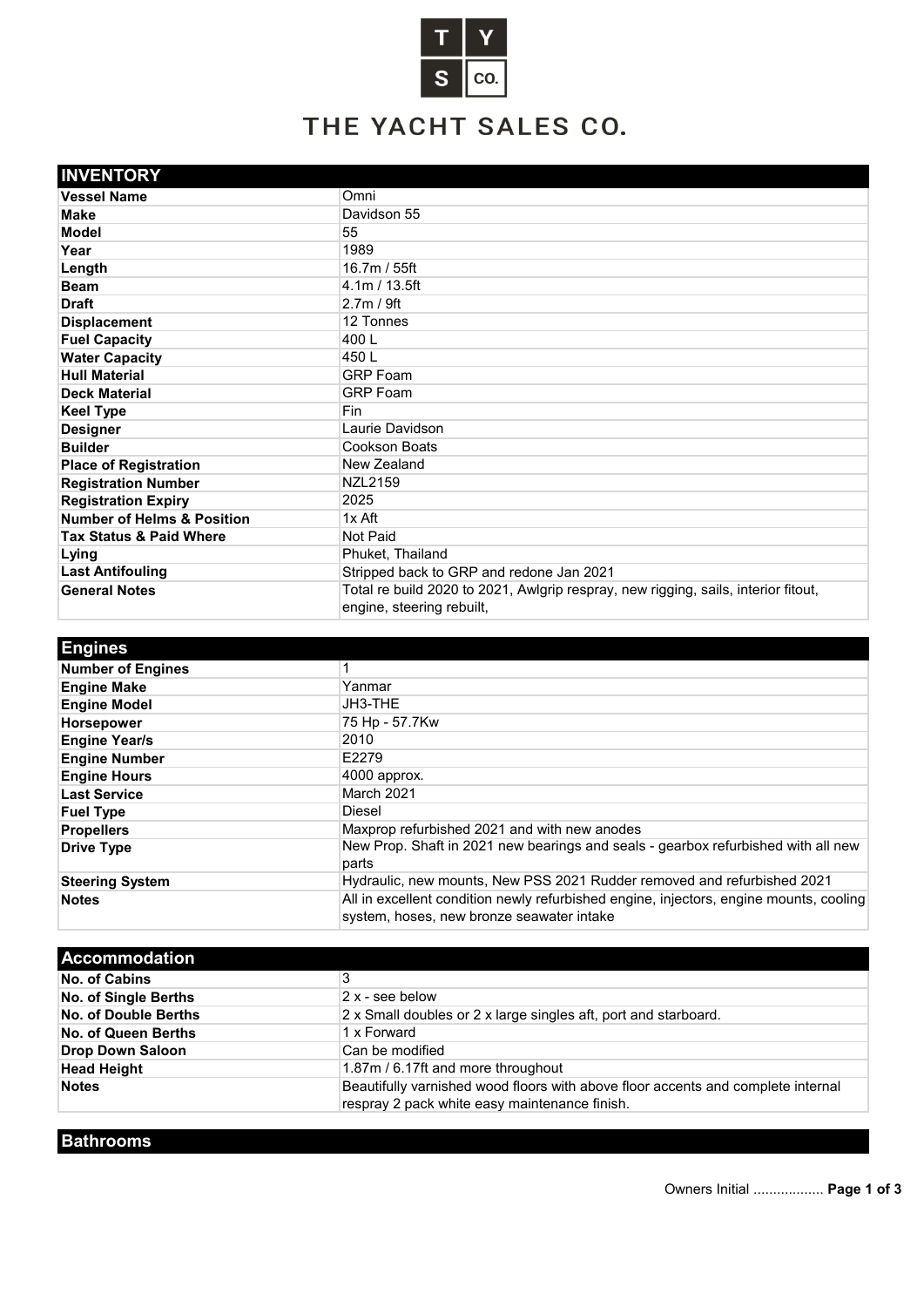

## THE YACHT SALES CO.

| <b>No. of Showers</b> |                                                              |
|-----------------------|--------------------------------------------------------------|
| No. of Heads          |                                                              |
| <b>Heads Type</b>     | TMC Electric                                                 |
| <b>Notes</b>          | 2 pack white finish with shower seat and basin in light well |
|                       |                                                              |

| <b>Galley</b>          |                                                                           |
|------------------------|---------------------------------------------------------------------------|
| <b>Galley Location</b> | Port aft - all cupboards re sprayed 2021                                  |
| <b>Refrigeration</b>   | Top and front loader 12V BD50 Refrigeration large chiller plate- new 2021 |
| Freezer                | Top loader 12V BD50 refrigeration large chiller plate                     |
| <b>Stove</b>           | Gimballed 3 burner gas                                                    |
| Oven                   | Gimballed gas                                                             |
| <b>Sink</b>            | 2 - Stainless steel                                                       |
| <b>Notes</b>           | All cupboard resrayed in and out                                          |

| <b>Electronics</b>        |                                                                          |
|---------------------------|--------------------------------------------------------------------------|
| Depth Sounder             | New Transducers 2021                                                     |
| Log                       | New Transducers 2021                                                     |
| <b>Autopilot</b>          | B&G                                                                      |
| <b>Wind Instruments</b>   | Raymarine i70                                                            |
| Radar                     | Furuno - 2021 model GP1971F                                              |
| <b>Chartplotter</b>       | Furuno GP1971F Chart/Radar/Depth/AIS                                     |
| <b>AIS Auto ID System</b> | <b>Yes - new in 2021</b>                                                 |
| <b>GPS</b>                | Furuno                                                                   |
| <b>VHF</b>                | <b>ICOM</b>                                                              |
| TV                        | 12v                                                                      |
| <b>SSB Radio</b>          | ICOM IC7100 MF/HF/VHF/UHF marine band radio                              |
| <b>Notes</b>              | ICOM 7100 SSB New KSS Ground strap and GAM/McKim Split lead Antenna wire |

| <b>Batteries</b>       |                                                          |
|------------------------|----------------------------------------------------------|
| <b>Battery House</b>   | 6 x 150amp Full River deep cycle AGM batteries- new 2020 |
| <b>Battery Engine</b>  | $1 \times 200$ amp                                       |
| <b>Battery Charger</b> | WhisperPower 2000W inverter / charger new 2021           |

| <b>Electrical Equipment</b> |                                                                                                                                                |
|-----------------------------|------------------------------------------------------------------------------------------------------------------------------------------------|
| Watermaker                  | Spectra 300 reconditioned 2021                                                                                                                 |
| <b>Solar Panels</b>         | 2x 2021 300w solar with Whisper Power MPPTs                                                                                                    |
| Inverter                    | Whisper Power Inverter 2000W - new 2021                                                                                                        |
| <b>Alternator</b>           | 6 x 150amp Full River Deep Cycle AGM batteries - new 2021                                                                                      |
| <b>Shore Power</b>          | 220V                                                                                                                                           |
| <b>Notes</b>                | Complete vessel rewire throughtout in early 2021, New Electrical Control Panel 12V<br>and 220V AC with gauges. External waterproof USB at Helm |

| <b>Sail Inventory</b>            |                                                                                     |
|----------------------------------|-------------------------------------------------------------------------------------|
| <b>Mast Material</b>             | Mast out - rewiring and new lights, VHF aerial, Windex, Tricolour and anchor light. |
|                                  | Rigging checked by Certified rigger. Innerforestay set up for Staysail -2021        |
| <b>Standing Rig Material</b>     | New Forestay 2021, running backstays                                                |
| <b>Standing Rig Age</b>          | 2012                                                                                |
| <b>Age of Sails</b>              | 2014/2012                                                                           |
| <b>Main Sails</b>                | Zoom 2014 fully battened 150 Hrs                                                    |
| <b>Headsails</b>                 | Hood, Rolly tasker 2012                                                             |
| Screecher / Gennaker             | Rolly tasker 2017 as new, 3 x spinnakers 2012 as new                                |
| <b>Furlers (Brand &amp; Qty)</b> | 1 x Profurl headsail                                                                |
| <b>Winches</b>                   | Lemar 2 x 46, 4 x 48, 1x Loftrans main Halyard winch, 2 x Lewmar 65, 2 x Lewmar     |
|                                  | 55                                                                                  |
| <b>Notes</b>                     | Running rigging replaced for new 2021 as required                                   |

Owners Initial .................. **Page 2 of 3**